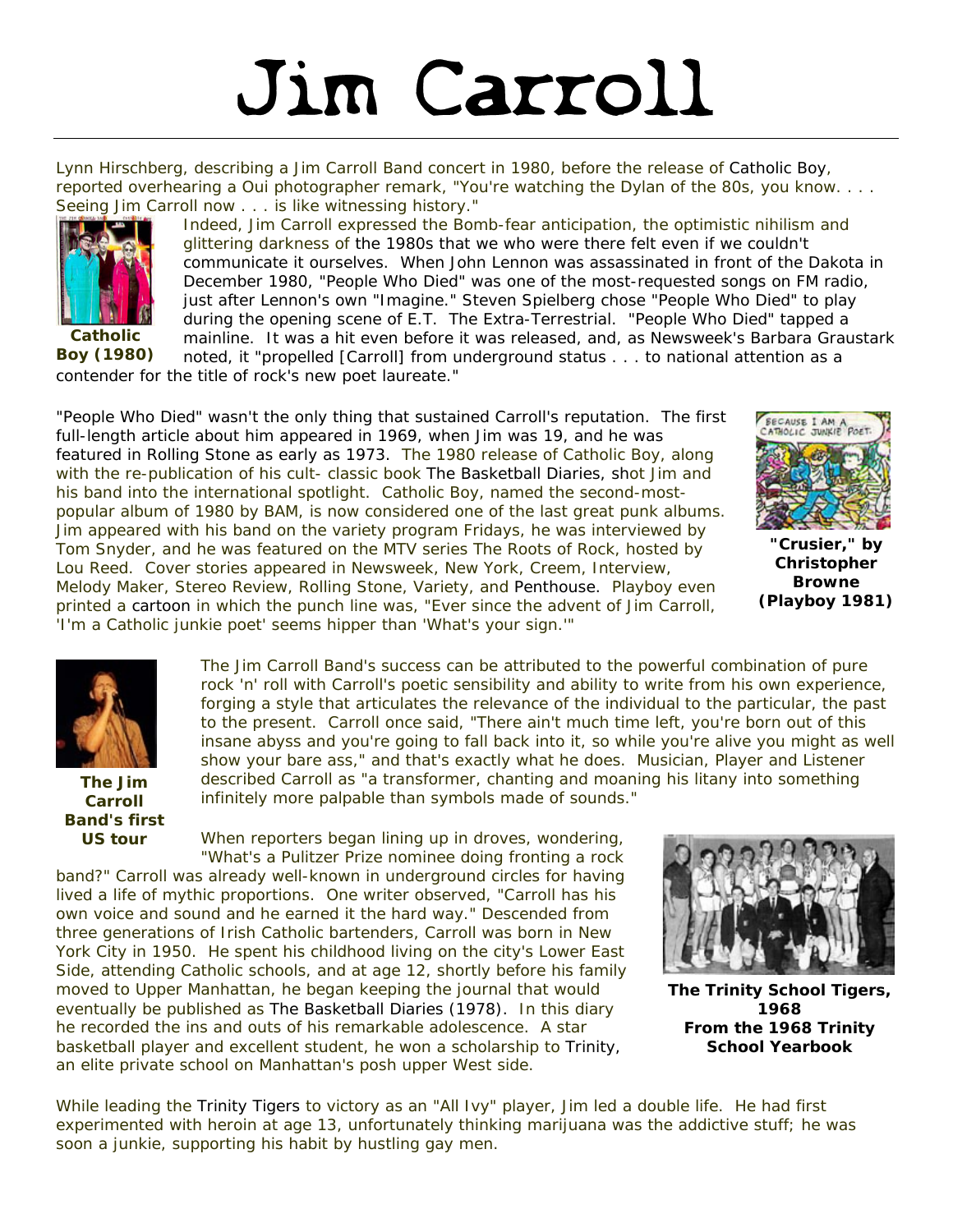By age 15, he was still hooked, but he was also writing poems and attending poetry workshops at St. Mark's Poetry Project. His diaries immediately attracted the attention of the literary crowd around him. When he published *Organic Trains*, his first collection of poetry, at age 16, and excerpts from *The Basketball Diaries* were printed in *Paris Review*, he was firmly established as a genuine prodigy and a literary talent to be reckoned with. Poet Ted Berrigan took young Jim under his wing, and toting a manuscript of *The Basketball Diaries*, the pair made a pilgrimage to see Jack Kerouac, who observed, "At thirteen years of age, Jim Carroll writes better prose than 89 percent of the novelists working today." Likewise, William S. Burroughs dubbed Carroll "a born writer."



*Forced Entries* **(1987)** 

As he reached the end of his teens, he moved within one of the most exciting arts scenes ever to develop in America. In the 1970s, the period he writes about in *Forced Entries* (1987), he hung out with Beat guru Allen Ginsberg and worked for artists Larry Rivers and Andy Warhol (he even appeared in two Warhol films), lived with Patti Smith and Robert Mapplethorpe, and was rubbing shoulders with people like William Burroughs, Bob Dylan, and the Velvet Underground. He can, in fact, be heard between songs on the Velvet Underground's legendary *Live at Max's Kansas City* album--he was holding the microphone.



**Jim Carroll and Patti Smith** 



*The Basketball Diaries* **(1978)** 



*Pools of Mercury* **(1998)**

After publishing *Living at the Movies* in 1973, Jim fled New York and headed to California to finally kick his epic heroin addiction. He spent several years enjoying solitude, writing poetry and . . . song lyrics. He had toyed with the idea of working with a band for some time and thought it would be interesting to write songs for other artists to perform. But in 1978, Patti Smith came to California on tour with her band, and Jim accompanied her to San Diego. A conflict arose with her opening act, so she appeared on stage and introduced Jim as "the guy who taught me how to write poetry." Jim came on stage and rapped/ranted his lyrics with Patti and her band behind him. The crowd went nuts, and a rock star was born. *Living at the Movies* **(1973)** 

Jim hooked up with the Bay Area band Amsterdam and together they became The Jim Carroll Band. They played San Francisco's clubs with great acclaim, so when Jim returned to New York to sign contracts for the re-publication of *The Basketball Diaries* with Bantam, he brought a demo tape with him and was "discovered" by Rolling Stones guitarist Keith Richards. *Catholic Boy* was released on Atlantic in 1980, followed by Dry Dreams in 1982 and I Write Your Name in 1984.

His three- album contract with Atlantic fulfilled, Carroll embarked upon a 14-year vacation from rock 'n' roll, but he had left his mark. His legendary voice and vision have kept him firmly planted on the American landscape as a cultural icon and world-scale artist.

He returned in 1998 with *Pools of Mercury*, which offers the darkly beautiful lyricism we expect from a seasoned poet, set like a gem in the musical craftwork of producer Anton Sanko (producer of Susanne Vega and composer for films including Jonathan Demme's *Philadelphia*), Tristan Avakian (Biohazard, Mariah Carey, Virgin 2.0), Frank Vilardi (Celine Dion, Jewel, Susanne Vega, The Roches), Erik Sanko (Lounge Lizards, John Cale), Lenny Kaye (Patti Smith Group guitarist and producer for Suzanne Vega), Robert Roth (Truly), Gordon Minette, and David Torn. Released concurrently with *Void of Course*, a new



 *Dry Dreams* **(1982)**



 *I Write Your Name* **(1984)**

collection of poetry, *Pools of Mercury* is an intense combination of new songs and music-backed spokenword pieces, including "8 Fragments for Kurt Cobain."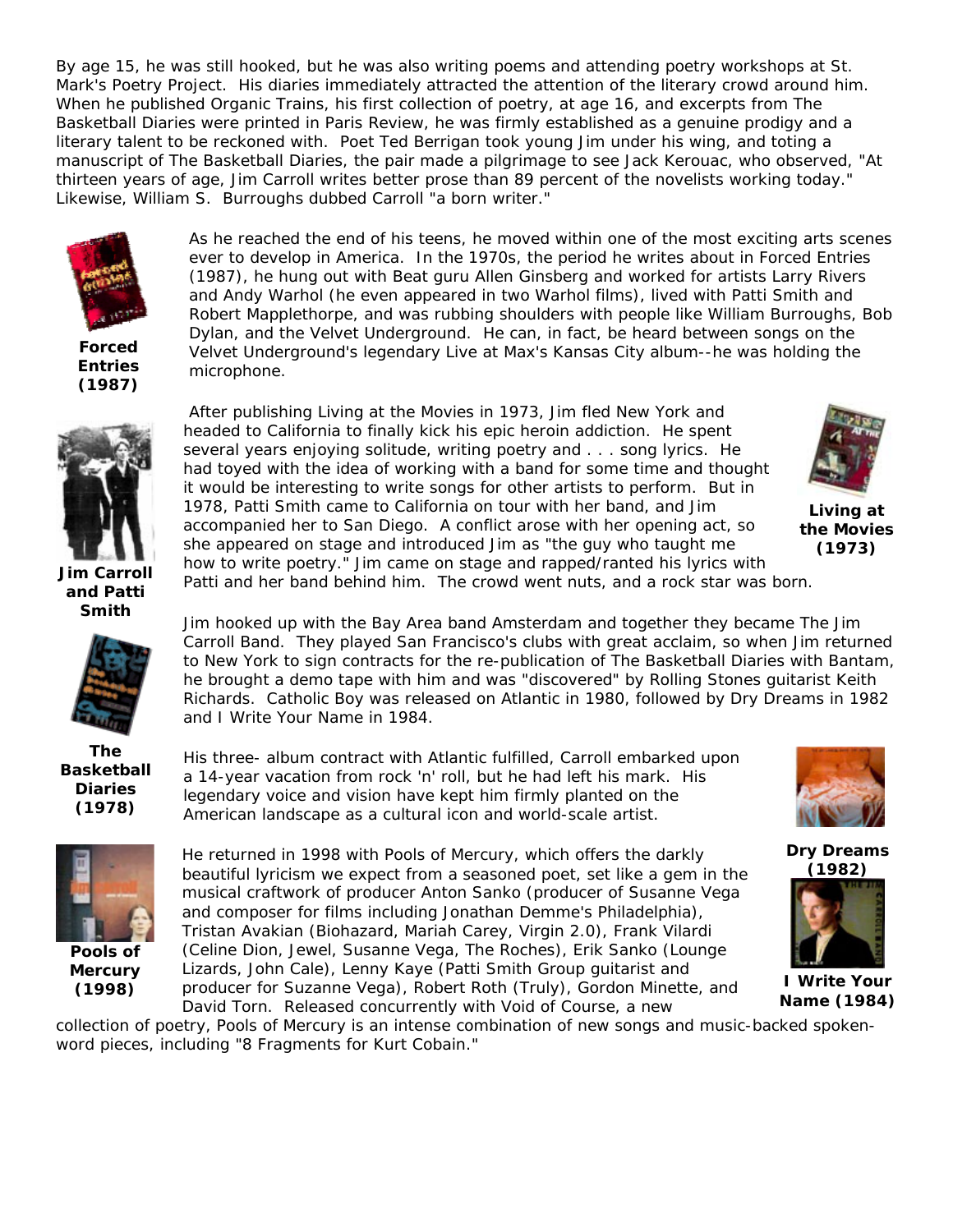A best-selling author of six books, Carroll has inspired a new generation of writers, including Danny Sugarman (*Wonderland Avenue*) and J. O'Barr, whose graphic novel *The Crow*, was made into a film starring Brandon Lee. Yes, Carroll's influence spreads to film as well. In the 1980s he appeared in the James Spader, Robert Downey, Jr., vehicle *Tuff Turf* (1984) and Ron Mann's two *Poetry in Motion* movies. His writings directly inspired author Irvine Welsh, whose novel *Trainspotting* became a blockbuster film in 1996; Welsh acknowledges Carroll in his 1994 book *The Acid House*, also adapted to film in 1998.



*Void of Course* **(1998)**



*The Basketball Diaries***, starring Leonardo DiCaprio (1995)** 

Likewise, Carroll inspired Harmony Korine, author of the critically-acclaimed screenplay for the controversial film *Kids* (1995). Finally, in 1995, Carroll's own work was adapted in two major films: Curtis's Charm, produced by Academy Award nominee Atom Egoyan (*The Sweet Hereafter*, 1997), and *The Basketball Diaries*, starring Leonardo DiCaprio and Mark Wahlberg. The *Basketball Diaries* film was a long time in the making: director after director bought the film rights throughout the 1980s, and the role of Jim was coveted by just about every member of the "brat pack." Shortly before his death, River Phoenix was seen carrying around a worn copy of *The Basketball Diaries*, vowing to get the lead part.

Carroll's audience extends around the globe. His books have been translated into 20+ languages, including Japanese,

Korean, Italian, French, Spanish, German, Norwegian, Dutch, Czech, Russian, and Swedish. Likewise, his work is widely anthologized. His poetry and prose are included in collections such as *Poetry* magazine's 90th anniversary *Poetry Anthology* (2002), the *Paris Review*'s 50th anniversary anthologies of poetry and prose (2004), Penguin's *Portable Reader* (2003), Norton's *Postmodern American Poetry* (1994), *The Outlaw Bible of American Poetry* (1999), *The Angel Hair Anthology* (2001), *The Fourth Sex: Adolescent Extremes* (2003), *American Childhoods* (1987), and Anne Waldman's three *World* anthologies (1969, 1970, 1991). Carroll's music is included on a variety of compilation albums such as *Sedated in the 80s (1993)*, *New Wave Dance Hits: Just Can't Get Enough* (1994), and *Naked 2000* from Boston's legendary WBCN radio.



*The Basketball Diaries***, Norwegian Translation** 

As a musician, he has combined forces with many of the heavy hitters in the business. His songwriting credits include collaborations with artists as diverse as Marcus Miller of Boz Scaggs, Blue Oyster Cult, 7 Year Bitch, Pleasure Thieve, Ray Manzarek (The Doors), and Sonic Youth. He has performed with Keith Richards, Patti Smith, Richard Hell, Marianne Faithfull, Ray Manzarek, Robert Hunter, Allen Ginsberg, and William Burroughs.



*Kerouac: Kicks Joy Darkness* **(1997)** 

He has recorded with Pearl Jam, Rancid, Lou Reed, Danny Barnes, and John Cale, and he joins some of the biggest names in music on compilations like *Kerouac: Kicks Joy Darkness*, *Back to the Streets: Celebrating the Music Of Don Covay*, and *Home Alive: The Art of Self-Defense*.

Not surprisingly, Carroll has had a tremendous impact on contemporary rock music. Many young rock artists look to Carroll as a mentor, including Pearl Jam and Screaming Trees; even Carroll's own musical hero, Pete Townsend of The Who, has credited Carroll with influencing

his work. For the *Basketball Diaries film soundtrack*, "People Who Died" was remixed by producer Thom Wilson (The Offspring, T.S.O.L., the Vandals, the Dead Kennedys), and Carroll re-recorded his song "Catholic Boy" with Pearl Jam. Meanwhile, Rancid invited Carroll to write part of their song "Junky Man" and record it with them. "Junky Man" earned Carroll a gold record. He also collaborated with Truly on *Fast Stories . . . From Kid Coma*. Carrol's songs have been covered by artists diverse as Marilyn Manson, the Drive by Truckers, and 7 Year Bitch. In 1999, a multi-band, 20-song Jim Carroll Band "tribute" album, Put Your Tongue to the Rail, was released by Genus Records in Philadelphia.



*Put Your Tongue to the Rail: The Philly Comp for Catholic Children* **(1999)**